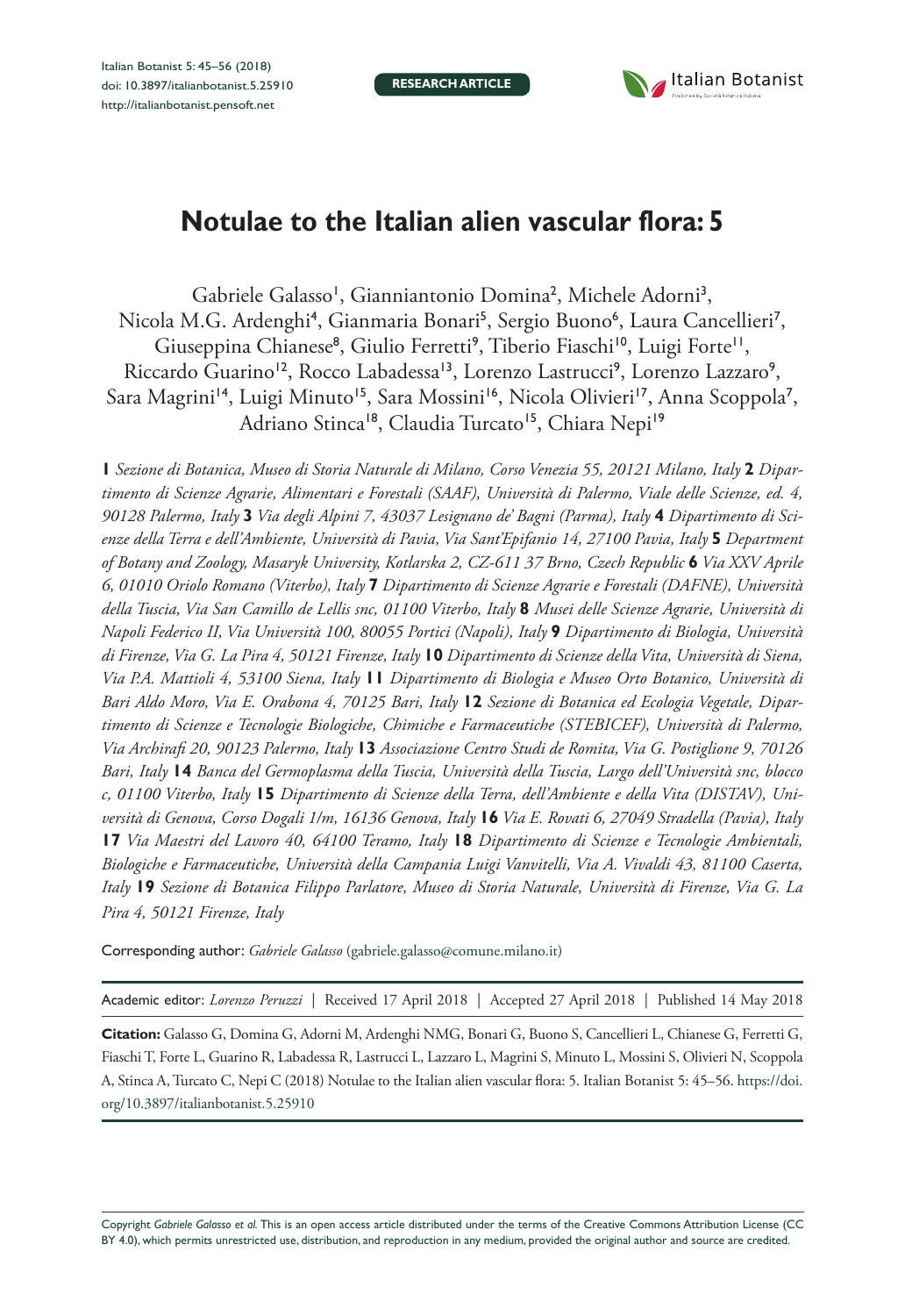#### **Abstract**

In this contribution, new data concerning the distribution of vascular flora alien to Italy are presented. It includes new records, and confirmations for Italy or for Italian administrative regions of taxa in the genera *Albizia*, *Anredera*, *Bougainvillea*, *Cardamine*, *Cenchrus*, *Cephalaria*, *Ceratochloa*, *Cytisus*, *Datura*, *Delosperma*, *Euonymus*, *Freesia*, *Hylotelephium*, *Lantana*, *Musa*, *Physalis*, *Rotala*, *Styphnolobium*, *Trachycarpus*, and *Tradescantia*. Nomenclature and distribution updates, published elsewhere, and corrections are provided as supplementary material.

#### **Keywords**

Alien species, floristic data, Italy, nomenclature

## **How to contribute**

The text for the new records should be submitted electronically to Chiara Nepi ([chi](mailto:chiara.nepi@unifi.it)[ara.nepi@unifi.it\)](mailto:chiara.nepi@unifi.it). The corresponding specimen along with its scan or photograph has to be sent to FI Herbarium: Sezione di Botanica Filippo Parlatore del Museo di Storia Naturale, Via G. La Pira 4, 50121 Firenze (Italy). Those texts concerning nomenclatural novelties (typifications only for accepted names), status changes, exclusions, and confirmations should be submitted electronically to: Gabriele Galasso ([gabriele.galasso@comune.milano.it\)](mailto:gabriele.galasso@comune.milano.it). Each text should be within 2,000 characters (spaces included).

## **Floristic records**

### *Albizia julibrissin* Durazz. (Fabaceae)

+ (CAS) **CAL**: Montegiordano (Cosenza), fraz. Montegiordano Marina, massicciata ferroviaria presso Via Canale G. Garibaldi (WGS84: 40.031813°N; 16.600047°E), massicciata ferroviaria, ca. 10 m, 21 August 2017, *N. Olivieri* (FI). – Casual alien species new for the flora of Calabria.

A young specimen of the species grows on pebbly ground at the railway roadbed crossing the village's suburban area near an overpass. It originated from the seeds produced by some trees cultivated along a neighboring road. The native range of *Albizia julibrissin* includes southern Caucasus, Iran, Pakistan, India, Nepal, Bangladesh, Sri Lanka, Myanmar, China, Korea, Japan, Ethiopia, Eritrea, and Somalia. The species was introduced in Italy for ornamental purposes in 1745 (Targioni Tozzetti 1896) and it is currently widely planted as ornamental in parks and gardens around the world.

N. Olivieri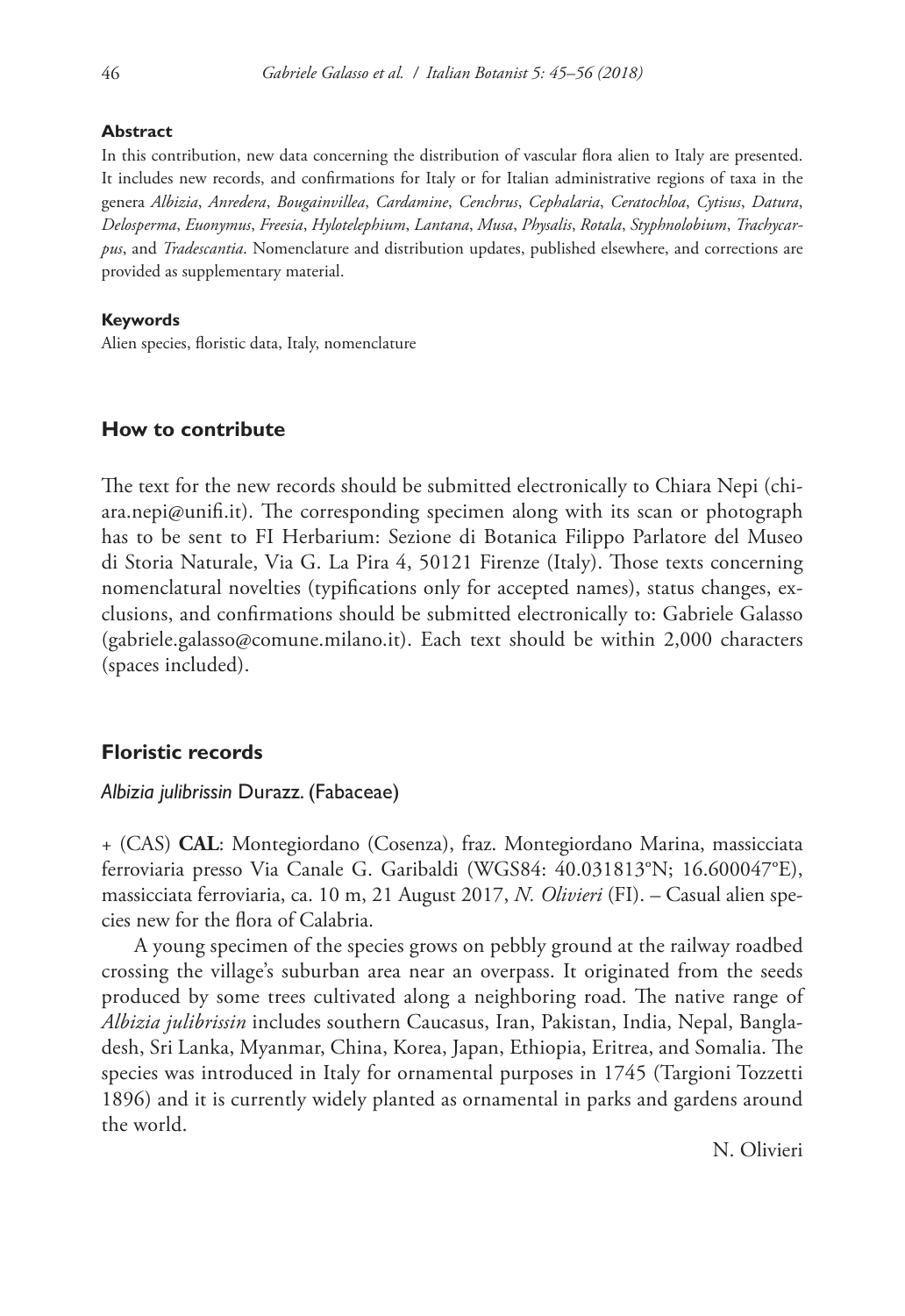## *Anredera cordifolia* (Ten.) Steenis (Basellaceae)

+ (CAS) **MAR**: Cupra Marittima (Ascoli Piceno), presso la stazione ferroviaria (WGS84: 43.023750°N; 13.860402°E), incolto, ca. 6 m, 3 August 2017, *N. Olivieri* (FI). – Casual alien species confirmed for the flora of Marche.

At Cupra Marittima, this species grows on sandy soil at the edge of a small neglected area, along with *Broussonetia papyrifera* (L.) Vent. and *Ailanthus altissima* (Mill.) Swingle. The species was no longer recorded in the Marche after 1950 (Galasso et al. 2018). According to Viegi et al. (2004), reporting Brilli-Cattarini's personal communications, *Anredera cordifolia* was previously observed in Ancona in 1945, and in Pesaro in 1939. N. Olivieri

#### *Bougainvillea spectabilis* Willd. (Nyctaginaceae)

+ (CAS) **ABR**: Pescara (Pescara), presso Viale V. Pepe (WGS84: 42.458347°N; 14.231300°E), bordo di marciapiede, ca. 3 m, NE, 9 August 2017, *N. Olivieri* (FI). – Casual alien species new for the flora of Abruzzo.

A young plant has developed on the inner edge of a sidewalk at the base of the perimetral wall of a private home in the urban area of Pescara. The location is partially shaded and at a short distance from the Adriatic Sea, but it is sheltered from sea winds by the buildings. In Italy, *Boungavillea spectabilis* is also reported as a casual alien in Sardegna (Bacchetta et al. 2009, Galasso et al. 2018).

N. Olivieri

## *Cardamine occulta* Hornem. (Brassicaceae)

+ (CAS) **LAZ**: Roma (Roma), lungo Via del Biscione (WGS84: 41.895524°N; 12.472969°E), aiuola, 18 m, 28 October 2017, *A. Stinca* (FI, PORUN). – Casual alien species new for the flora of Lazio.

In Italy, *Cardamine occulta* is recorded for Piemonte, Lombardia, Trentino-Alto Adige, Veneto, Friuli Venezia Giulia, Emilia-Romagna, Toscana, Campania, and Sardegna (Galasso et al. 2018). According to Stinca et al. (2017), this species has been largely spread by nurseries and soil transportation.

A. Stinca, G. Chianese

### *Cenchrus setaceus* (Forssk.) Morrone (Poaceae)

+ (CAS) **TOS**: Piombino (Livorno), fraz. Baratti (WGS84: 42.998797°N; 10.516870°E), margine stradale, 8 m, 21 October 2017, *T. Fiaschi* (FI). – Casual alien species new for the flora of Toscana.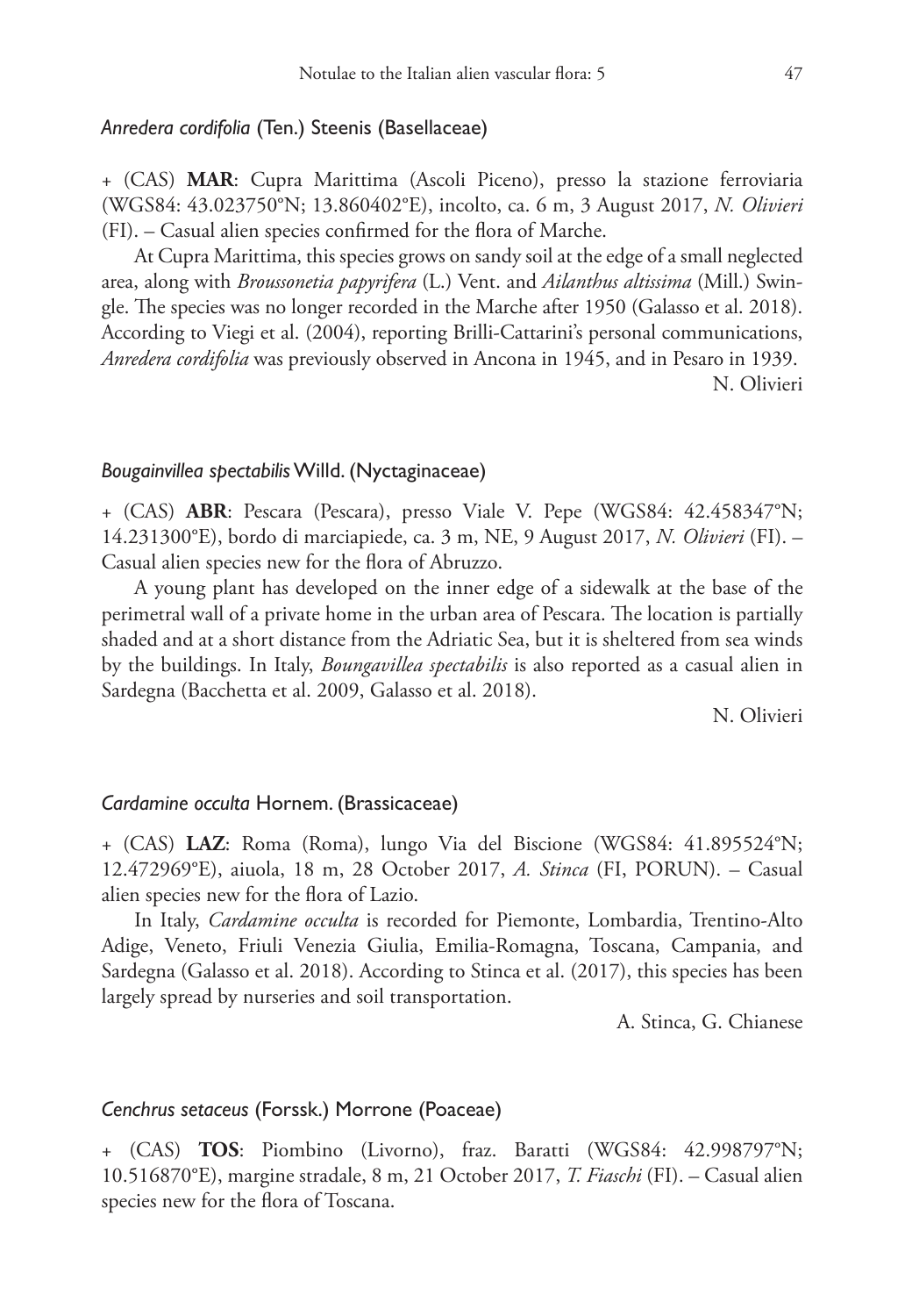The occurrence of this species in Toscana does not seem to be linked to direct human cultivation. Seeds of *Cenchrus setaceus* are known to have a very efficient wind dispersal strategy. However, given that the nearest known populations occur a few hundred kilometres away from Baratti, wind is not the most likely vector. The species is included in the list of Invasive Alien Species of Union Concern (Commission Implementing Regulation EU 2016/1141) and was found in three separate nuclei 10 m apart, in a parking area of a renowned tourist location, where seeds could have been introduced *via* pet fur or car mats. According to Galasso et al. (2018), it occurs in Lazio, Puglia, Calabria, Sicilia, and Sardegna.

G. Bonari, T. Fiaschi, R. Guarino

## *Cephalaria syriaca* (L.) Schrad. (Dipsacaceae)

+ (NAT) **LAZ**: Roma (Roma), Scalo ferroviario Ostiense (WGS84: 41.871550°N; 12.488699°E ± 700 m), ca. 20 m, 28 May 1954, *A. Cacciato* (RO); Tarquinia (Viterbo), loc. Pian di Spille, zona militare (WGS84: 42.255734°N; 11.678989°E), incolto erboso al margine di campo coltivato a fieno greco, 4 m, 17 April 2017, *A. Scoppola* (FI, UTV no. 35200); Monte Romano (Viterbo), valle del Fiume Mignone (WGS84: 42.251059°N; 11.877385°E), margine di campi lungo strada sterrata in luogo arido, 109 m, 20 April 2017, *A. Scoppola, L. Cancellieri* (UTV no. 35202, *Herb. L. Cancellieri*). – Naturalized alien species confirmed for the flora of Lazio.

*Cephalaria syriaca* belongs to the Mediterranean-Turanian element, growing as a weed in cereal fields and waste places (Matthews 1972). It is not listed for Lazio by Anzalone et al. (2010), while Lucchese (2017) records the species for this administrative region, but without providing information on recent records or herbarium specimens. Accordingly, it has been excluded from the confirmed regional alien flora (Galasso et al. 2018). It is not reported in the flora of the Pian di Spille coast (Iocchi and Bartolucci 2008). However, it was reported by Cacciato (1955) in the Ostiense railway station in Roma, an area deeply transformed due to the urban development of the last decades. This ancient discovery is attested by a 1954 herbarium specimen preserved in RO. However, this record was ignored by Lucchese (2017). In the two new localities, *C. syriaca* occurs with a conspicuous number of fertile individuals, spread at the edge of cultivated fields and waste places.

L. Cancellieri, A. Scoppola

#### *Ceratochloa cathartica* (Vahl) Herter (Poaceae)

+ (NAT) **PUG**: Bari (Bari), foce del Torrente Lamasinata (WGS84: 41.134654°N; 16.827638°E), prateria umida su substrato sabbioso, 1 m, 30 September 2017, *R. Labadessa* (FI); Bari (Bari), Torrente Lamasinata (WGS84: 41.134647°N;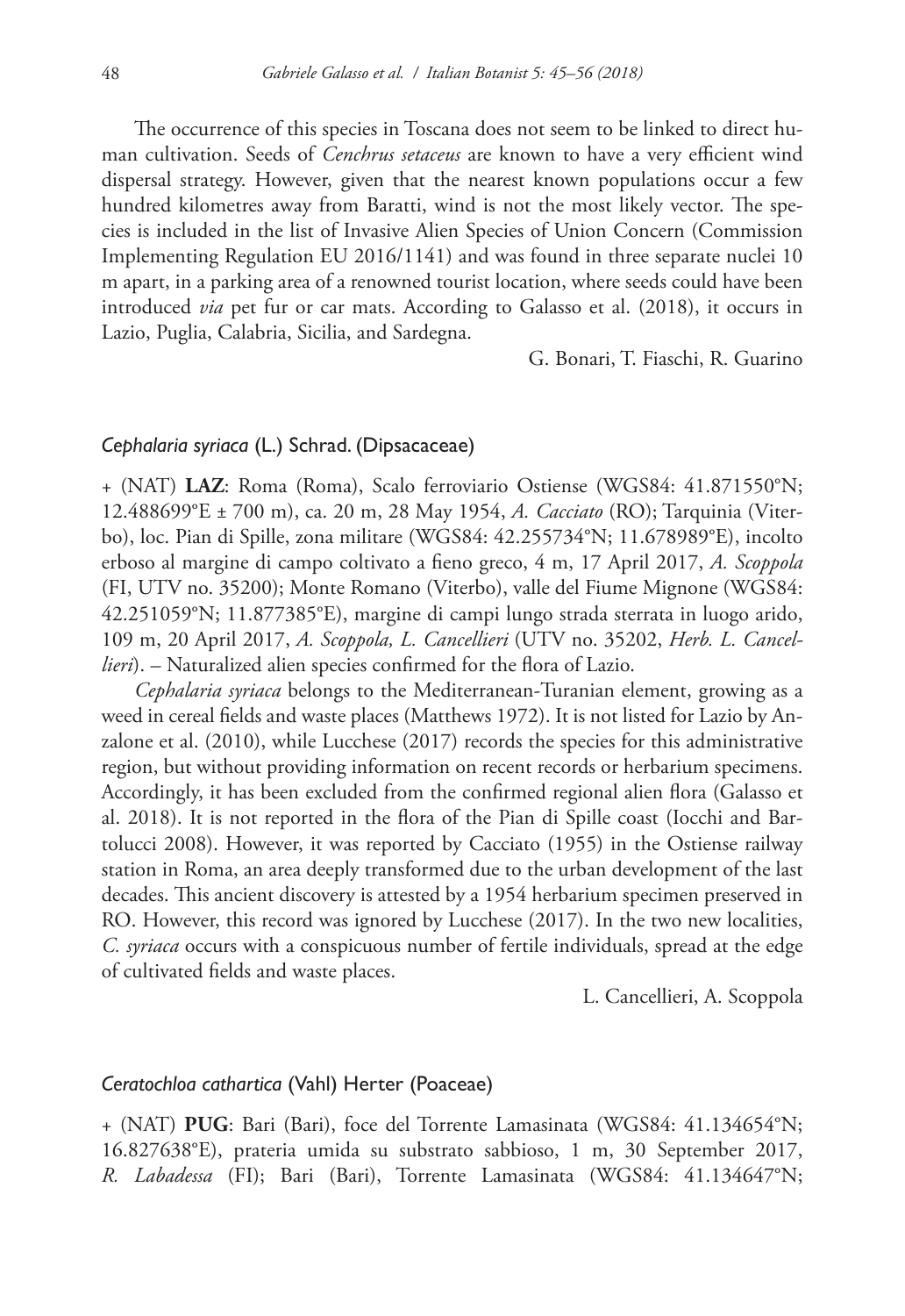16.827632°E), prati umidi su sabbia, 1 m, 30 September 2017, *R. Labadessa* (BI no. 40486, no. 40487). – Naturalized alien species new for the flora of Puglia.

*Ceratochloa cathartica* is an alien plant from South America, whose European distribution ranges from Portugal to Ukraine, and from Great Britain to Italy (Ryves et al. 1996). This species was probably introduced as fodder in Europe, where it may be found as naturalized in the warmer regions (Ryves et al. 1996). Several individuals were found within an area of about two hectares, in a wet sandy meadow dominated by annual and perennial grass species.

R. Labadessa, L. Forte

## *Cytisus striatus* (Hill) Rothm. (Fabaceae)

+ (NAT) **ITALIA** (**LIG**): Noli (Savona), fraz. Tosse, fra la SP8 e l'Autostrada dei Fiori A10 (WGS84: 44.227616°N; 8.393363°E), macchia mediterranea, 177 m, 20 June 2017, leg. *L. Minuto*, det. *C. Turcato* (FI, GE). – Naturalized alien species new for the flora of Italy (Liguria).

*Cytisus striatus* is native to Morocco, Portugal, and Spain. It has been introduced into a number of northwestern European countries (England, Scotland, Wales, and France), and in the Americas (California and Oregon in the U.S.A., and Argentina), where it is considered to be an invasive shrub. A large population, identified following the key published by Frodin and Heywood (1968), was detected growing on the motorway embankment. Other plants were observed along the Autostrada A10 from Albenga to Savona Vado, and along the Autostrada A12 near Sestri Levante (loc. Rocche di Sant'Anna).

C. Turcato, L. Minuto

### *Datura wrightii* Regel (Solanaceae)

+ (CAS) **LAZ**: Bracciano (Roma), fraz. Vigna di Valle, Museo Storico dell'Aeronautica Militare, presso l'Aeroporto di Vigna di Valle (WGS84: 42.085366°N; 12.218396°E), suolo sabbioso presso il lago, 158 m, 16 July 2017, *S. Buono* (FI, UTV). – Casual alien species new for the flora of Lazio.

*Datura wrightii* is a perennial plant native to the southwestern United States and Mexico. In southern Europe, it was widely confused with the closely related species *D. inoxia* Mill. (Verloove 2008). Reports of the occurrence of this species as casual or naturalized alien in some Italian regions are very recent (Banfi and Galasso 2010, Verloove et al. 2010, Ardenghi et al. 2011, Del Guacchio 2011, Cerutti and Motta 2012, D'Aleo and Bonanno 2016, Galasso et al. 2018). A single individual was observed growing on sandy soil near Lake Bracciano, along with other alien species as *Abutilon theophrasti* Medik., *Ludwigia peploides* (Kunth) P.H.Raven subsp. *montevidensis*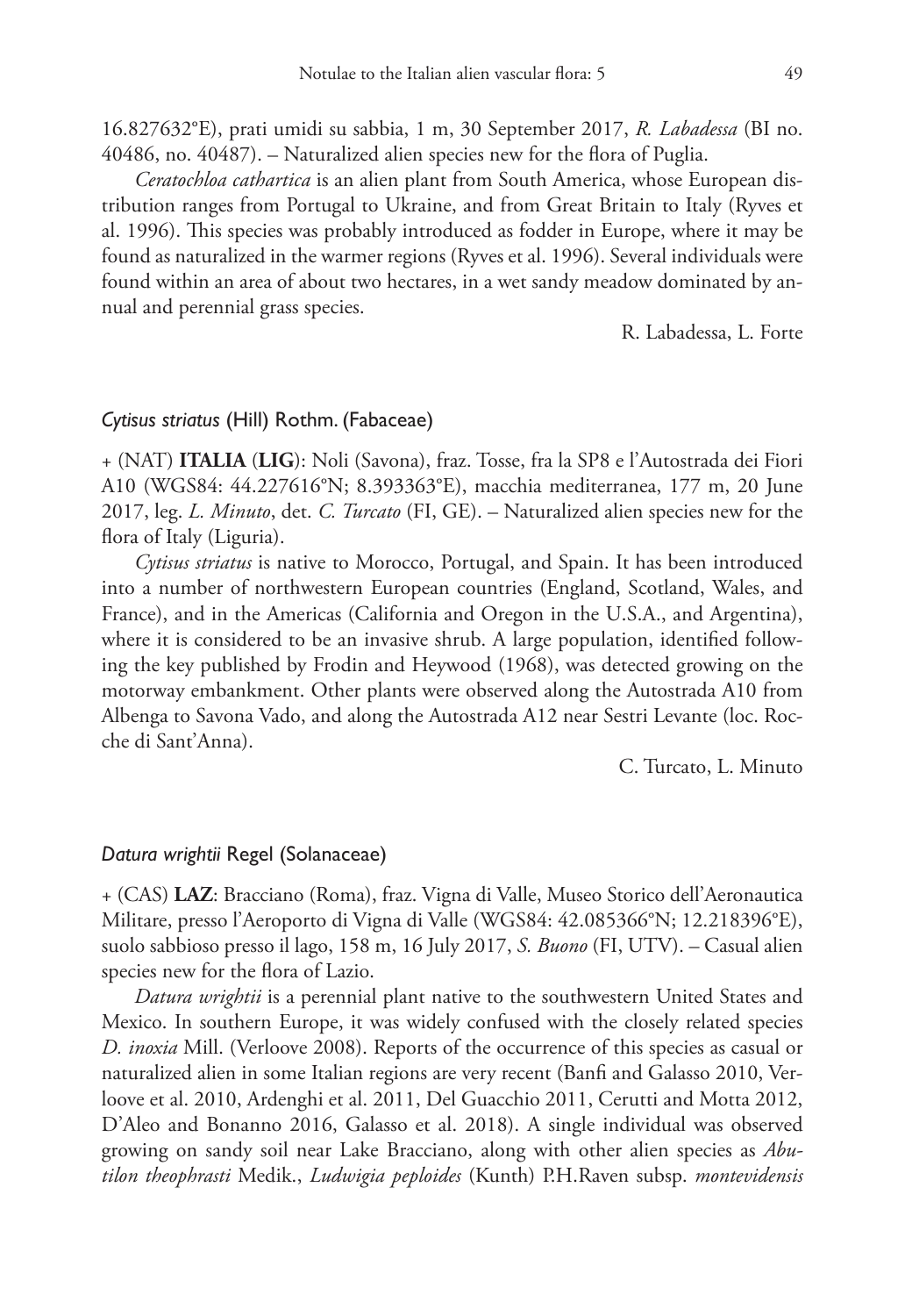(Spreng.) P.H.Raven, *Pavonia hastata* Cav. (see also Galasso et al. 2017), and *Physalis peruviana* L. (see beyond in this contribution). The plant regularly developed a high number of flowers and fruits from July to December 2017.

S. Buono, S. Magrini, A. Scoppola

## *Delosperma cooperi* (Hook.f.) L.Bolus (Aizoaceae)

+ (CAS) **EMR**: Castel San Giovanni (Piacenza), Via Fratelli Bandiera (SP10R), angolo con Via Bottarone (WGS84: 45.06085°N; 9.43153°E), ciglio stradale, con *Setaria italica* subsp. *viridis* e *Lactuca sativa* subsp. *serriola*, 75 m, 3 September 2017, *N. Ardenghi*, *S. Mossini* (FI). – Casual alien species new for the flora of Emilia-Romagna. A single flowering individual was found in the growing site.

N.M.G. Ardenghi, S. Mossini

## *Euonymus japonicus* Thunb. (Celastraceae)

+ (CAS) **ABR**: Pescara (Pescara), aiuola lungo Viale T. Patini (WGS84: 42.452488°N; 14.241713°E), epifita su stipite di *Phoenix canariensis*, ca. 4 m, 29 October 2017, *N. Olivieri* (FI). – Casual alien species new for the flora of Abruzzo.

A young individual of this species grows as an epiphyte among the stumps of the cut leafy rachis of a *Phoenix canariensis* H.Wildpret, at about 1.5 m from the ground. The settlement site is located in a coastal, partially shaded, suburban area, not far from the Adriatic Sea. In the surrounding gardens, *Euonymus japonicus* is cultivated as ornamental and the recorded plant may have originated from seeds dispersed by ornithochory.

N. Olivieri

## *Freesia alba* (G.L.Mey.) Gumbl. (Iridaceae)

+ (CAS) **ABR**: San Vito Chietino (Chieti), fraz. Marina di San Vito (WGS84: 42.307275°N; 14.446527°E), prato presso giardino privato, ca. 20 m, 29 October 2017, *N. Olivieri* (FI). – Casual alien species new for the flora of Abruzzo.

A young individual of the species has developed in a meadow near a private garden where the species is cultivated. It grows on sandy-pelitic soil, dry in summer. The locality is close to the Adriatic Sea, and has a Mediterranean climate, but it is exposed to damp atmospheric currents coming from the sea. *Freesia alba* and its horticultural hybrids with *F. corymbosa* N.E.Br. and *F. leichtlinii* Klatt, erroneously attributed to *F. refracta* (Jacq.) Klatt (Goldblatt and Manning 2008, Galasso et al. 2018), are bulbous plants of South African origin cultivated as ornamentals, even outdoors and in the ground along the Abruzzo coasts.

N. Olivieri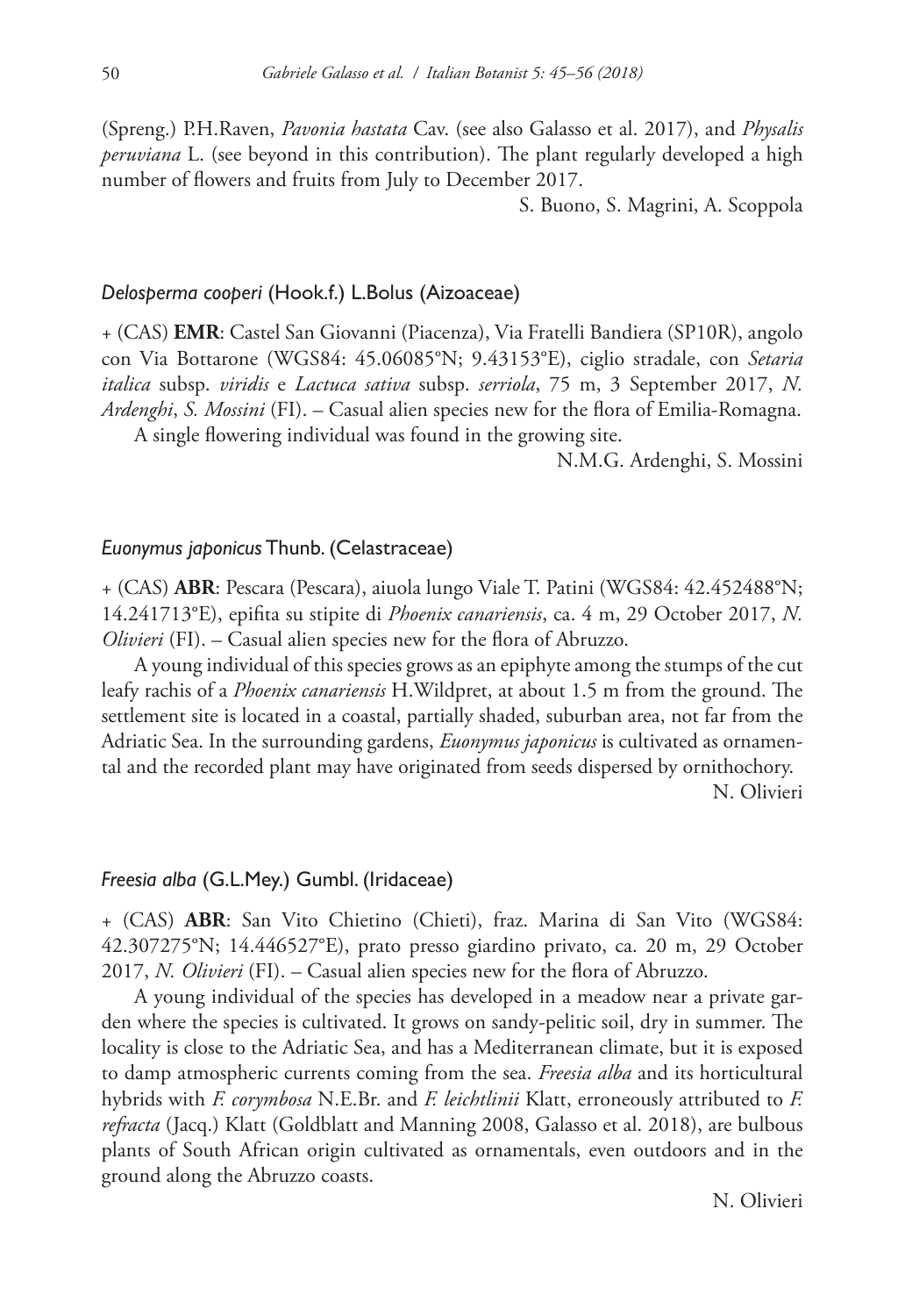## *Hylotelephium spectabile* (Boreau) H.Ohba (Crassulaceae)

+ (CAS) **MAR**: Pesaro (Pesaro e Urbino), Viale della Liberazione, Mura roveresche (WGS84: 43.90999°N; 12.90483°E), parete in mattoni, con *Capparis orientalis*, *Parietaria judaica*, *Convolvulus sepium*, 28 August 2017, *N. Ardenghi, S. Mossini* (FI). – Casual alien species new for the flora of Marche.

Two individuals (one of which with ripening fruits) were observed on the ancient city walls of Pesaro, probably originating from the dissemination of cultivated plants in the nearby dwellings.

N.M.G. Ardenghi, S. Mossini

# *Lantana camara* L. subsp. *aculeata* (L.) R.W.Sanders (Verbenaceae)

+ (CAS) **PUG**: Ugento (Lecce), fraz. Torre San Giovanni, lungo un canale artificiale presso la costa ionica (WGS84: 39.875752°N; 18.146011°E), vegetazione disturbata lungo un canale, ca. 4 m, 24 August 2017, *N. Olivieri* (FI). – Casual alien subspecies new for the flora of Puglia.

Some individuals grow near an artificial channel along with *Phragmites australis* (Cav.) Trin. ex Steud. subsp. *australis* in a flat coastal area, on a red soil with good water availability, characterized by disturbed vegetation and partially shaded by some *Eucalyptus camaldulensis* Dehnh. subsp. *camaldulensis*. The previous report for Puglia (Olivieri 2012) of *Lantana camara* L. for the same area of Ugento has to be referred to the same taxon recorded here. *L. camara* subsp. *aculeata* is widely cultivated for ornamental purposes and naturalized in the tropics and subtropics; in Italy it is reported in Abruzzo, Molise, Basilicata, Calabria, Sicilia, and Sardegna (Galasso et al. 2018).

N. Olivieri

## *Lantana depressa* Small (Verbenaceae)

+ (CAS) **PUG**: Taranto (Taranto), presso la stazione ferroviaria (WGS84: 40.484680°N; 17.223055°E), incolto, ca. 17 m, S, 23 August 2017, *N. Olivieri* (FI). – Casual alien species new for the flora of Puglia.

One individual of the species grows at the base of the steps leading to an old abandoned building near the railway embankment, not far from the railway station. It has developed inside a fissure at the base of the rise of a partially eroded concrete step, in a context of ruderal vegetation dominated by *Dittrichia viscosa* (L.) Greuter subsp. *viscosa*. *Lantana depressa* is native to southern Florida and has also been reported in Sicilia (Galasso et al. 2018). According to Sanders (2012), the individual belongs to *L. depressa* var. *depressa*, originally widespread along the limestone outcrop of the Miami Rock Ridge.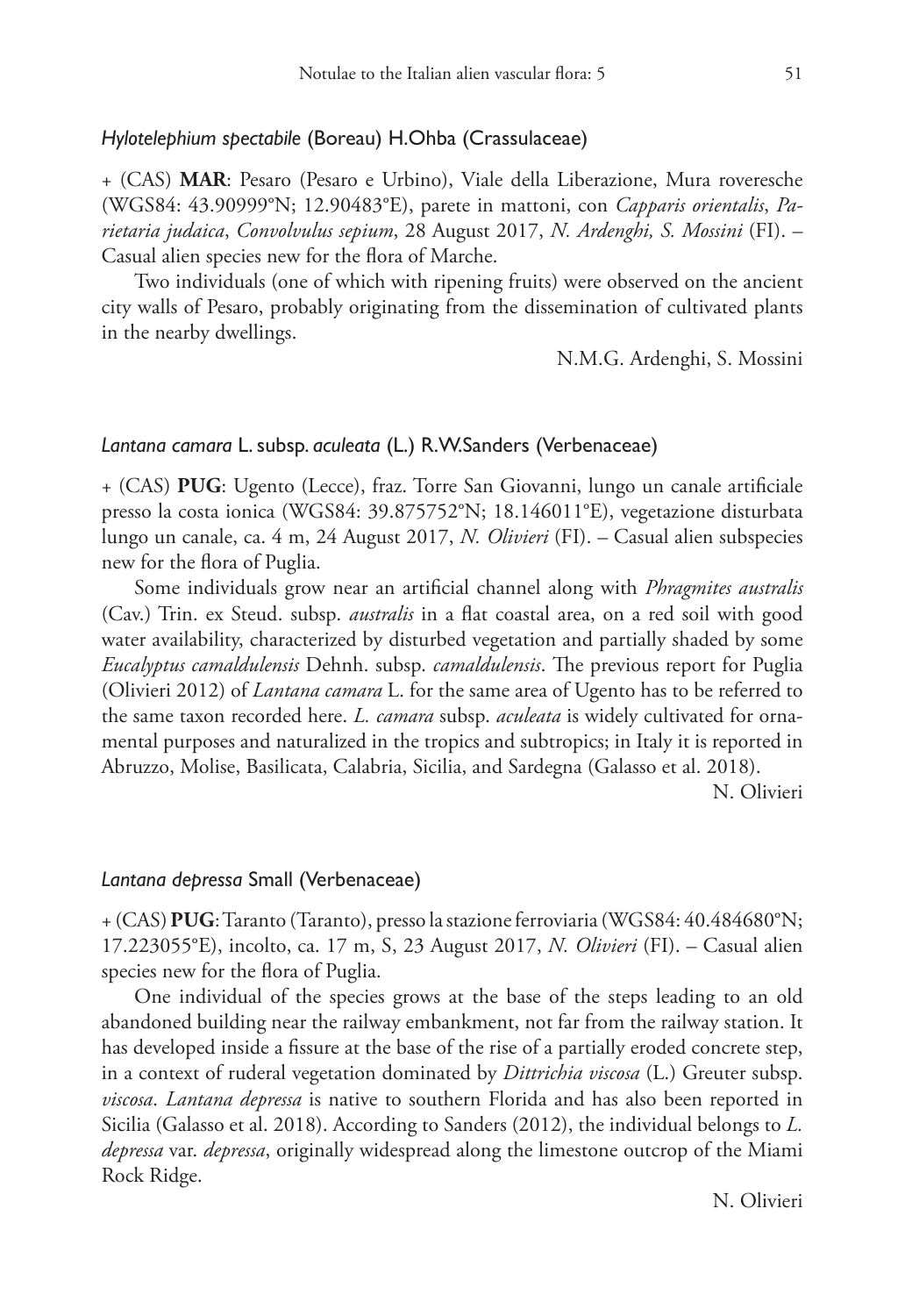## *Musa basjoo* Siebold & Zucc. ex Iinuma (Musaceae)

+ (NAT) **TOS**: Montignoso (Massa-Carrara), fraz. Cinquale, sommità dell'argine di un canale in destra del Fiume Versilia, in prossimità di una villetta residenziale (WGS84: 43.986072°N; 10.161817°E), argine di canale, 2 m, 19 July 2017, *L. Lastrucci, L. Lazzaro* (FI). – Naturalized alien species new for the flora of Toscana.

In the site of collection, the species is present with several individuals, of different ages. The population appears to have originated by vigorous resprout from pruning residues. Indeed, the species is widely cultivated in the gardens of the residential areas near the canals surrounding Lake Porta. Several localized stands of this species have also been observed in other sites of the Massa-Carrara and Lucca provinces.

L. Lastrucci, G. Ferretti, L. Lazzaro

## *Physalis peruviana* L. (Solanaceae)

+ (CAS) **LAZ**: Bracciano (Roma), fraz. Vigna di Valle, Museo Storico dell'Aeronautica Militare, presso l'Aeroporto di Vigna di Valle, in riva al lago (WGS84: 42.085373°N; 12.218674°E), riva di lago, 157 m, 28 July 2017, *S. Buono* (FI, UTV). – Casual alien species new for the flora of Lazio.

*Physalis peruviana* is a herbaceous perennial species, which has been very widely introduced across the world from South America as a cultivated plant for its fruit, as a medicinal plant, and as an ornamental (CABI 2018). It is reported as a casual alien in several administrative regions, especially in northern Italy, and as naturalized in Sicilia (Galasso et al. 2018). It is classified as an invasive plant at the global level (Global Invasive Species Database 2018). Some individuals of this species grow on sandy soil near Lake Bracciano, along with *Abutilon theophrasti* Medik, *Datura wrightii* Regel (see a previous record in this contribution), *Ludwigia peploides* (Kunth) P.H.Raven subsp. *montevidensis* (Spreng.) P.H.Raven, *Pavonia hastata* Cav. (see also Galasso et al. 2017), *Portulaca oleracea* L., *Solanum nigrum* L., and other alien species. The plants regularly develop flowers and fruits.

S. Buono, S. Magrini, A. Scoppola

#### *Rotala ramosior* (L.) Koehne (Lythraceae)

+ (NAT) **EMR**: Colorno (Parma), golena del Po presso la fraz. Sacca (WGS84: 44.976183°N; 10.383083°E), fanghi di lanca, 25 m, 20 August 2017, *M. Adorni* (FI). – Naturalized alien species new for the flora of Emilia-Romagna.

In Galasso et al. (2018), *Rotala ramosior* is reported only for Piemonte, Lombardia, where the species grows in rice fields (Banfi and Galasso 2010), and for Veneto along the River Po (Masin and Scortegagna 2012). The population from Sacca, con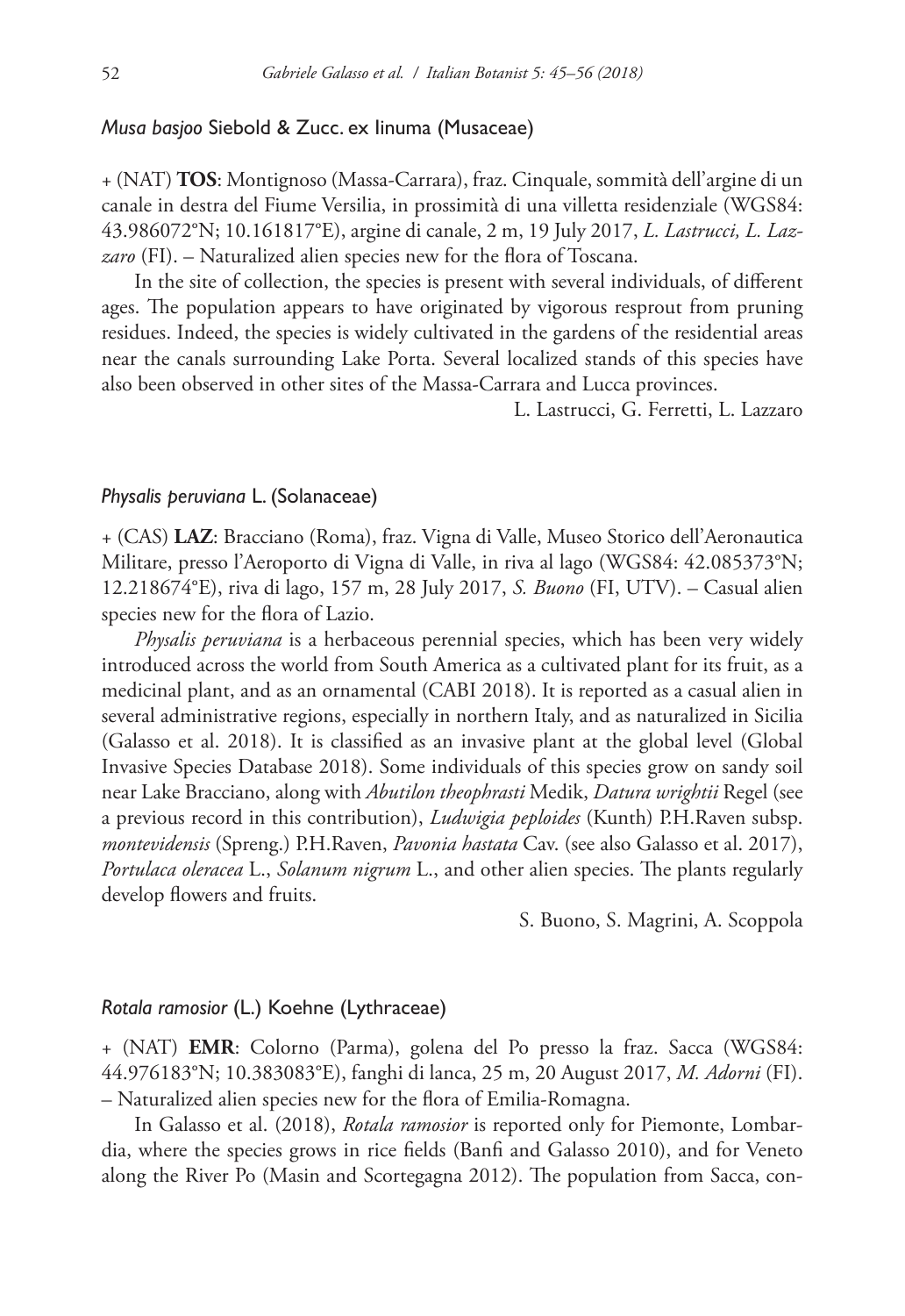sisting of several dozens of plants growing on muddy and damp soil, was also reported in the Acta Plantarum Forum ([http://www.floraitaliae.actaplantarum.org/viewtopic.](http://www.floraitaliae.actaplantarum.org/viewtopic.php?t=98599) [php?t=98599](http://www.floraitaliae.actaplantarum.org/viewtopic.php?t=98599)).

M. Adorni

### *Styphnolobium japonicum* (L.) Schott (Fabaceae)

+ (CAS) **PUG**: Foggia (Foggia), Villa Comunale - Parco Karol Wojtyla (WGS84: 41.555366°N; 15.186515°E), ca. 64 m, 19 August 2017, *N. Olivieri* (FI). – Casual alien species new for the flora of Puglia.

Some young individuals of the species grow along the perimetral wall of the Villa Comunale, near Via Galliani, on a calcareous alluvial vertisol subjected to partial desiccation of the herbaceous vegetation in summer, partially shaded by *Styphnolobium japonicum* and *Pinus halepensis* Mill. subsp. *halepensis*.

N. Olivieri

# *Trachycarpus fortunei* (Hook.) H.Wendl. (Arecaceae)

+ (CAS) **MAR**: Pesaro (Pesaro e Urbino), Viale C. Battisti (WGS84: 43.91577°N; 12.91205°E), aiuola con *Acer pseudoplatanus* coltivato, 4 m, un individuo, 28 August 2017, *N. Ardenghi, S. Mossini* (FI). – Casual alien species new for the flora of Marche.

A single, aged individual was found in a public flowerbed, probably grown from seeds originated from cultivated plants in the surroundig public and private gardens.

N.M.G. Ardenghi, S. Mossini

#### *Tradescantia fluminensis* Vell. (Commelinaceae)

+ (CAS) **MAR**: Pesaro (Pesaro e Urbino), Viale della Liberazione, Mura roveresche (WGS84: 43.90999°N; 12.90483°E), parete in mattoni, con *Capparis orientalis*, *Parietaria judaica*, *Convolvulus sepium*, 28 August 2017, *N. Ardenghi, S. Mossini* (FI). – Casual alien species new for the flora of Marche.

A group of plants, without flowers or fruits, was found on the ancient city walls of Pesaro, probably deriving from the dissemination of cultivated plants in the surrounding dwellings.

N.M.G. Ardenghi, S. Mossini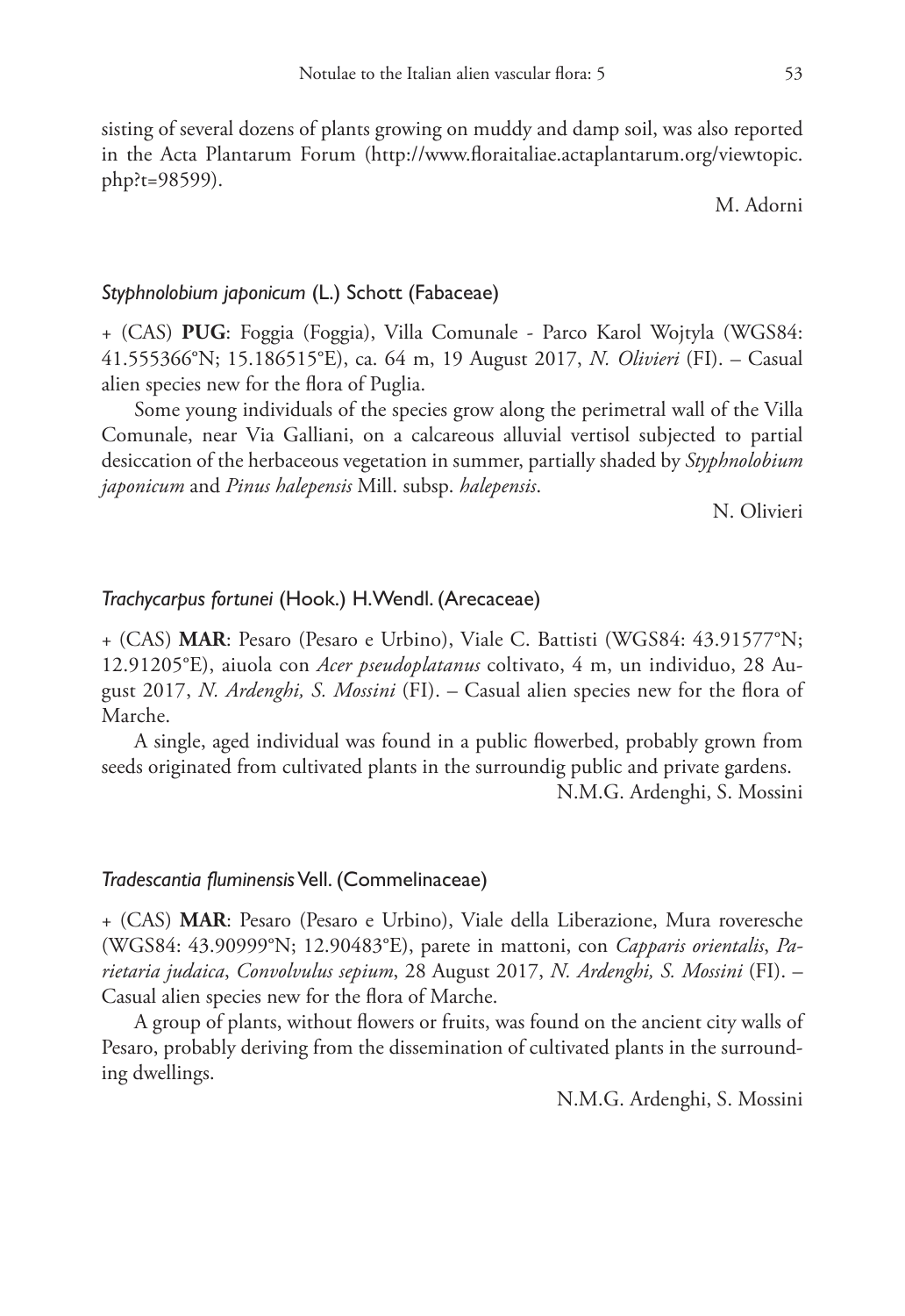## Nomenclature and distribution updates from other literature sources

Nomenclature, status, and distribution updates according to Béguinot (1903), Devesa (2007), Kilian et al. (2009+), Göktürk and Sümbül (2014), Liu et al. (2017), Banfi (2018), Güzel et al. (2018), and Martini and Viciani (2018), and corrections to Galasso et al. (2018) are provided in Supplementary material 1.

G. Galasso

## **Acknowledgements**

We gratefully acknowledge colleagues who provided distribution, nomenclatural and taxonomic advices: Alessandro Alessandrini, Enrico Banfi, Fabrizio Bartolucci, Giordano Martini, and Daniele Viciani.

## **References**

- Anzalone B, Iberite M, Lattanzi E (2010) La Flora vascolare del Lazio. Informatore Botanico Italiano 42(1): 187–317.
- Ardenghi NMG, Parolo G, Di Gregorio B (2011) Notula: 60. In: Barberis G, Nepi C, Peccenini S, Peruzzi L (Eds) Notulae alla flora esotica d'Italia: 4 (54–89). Informatore Botanico Italiano 43(1): 145.
- Bacchetta G, Mayoral O, Podda L (2009) Catálogo de la flora exótica de la isla de Cerdeña (Italia). Flora Montiberica 41: 35–61.
- Banfi E (2018) A survey of the *Elymus* L. sensu lato species complex (Triticeae, Poaceae) in Italy: taxa and nothotaxa, new combinations and a key. Natural History Sciences, in press.
- Banfi E, Galasso G [Eds] (2010) La flora esotica lombarda. Museo di Storia Naturale di Milano, Milano, 274 pp. [+ CD-Rom]
- Béguinot A (1903) Dipsaceæ. In: Fiori A, Béguinot A. Flora analitica d'Italia, Vol. 3(1). Tipografia del Seminario, Padova, 141–156.
- CABI (2018) *Physalis peruviana* [original text by Parker C]. In: Invasive Species Compendium. CAB International, Wallingford. <http://www.cabi.org/isc> [accessed 05.04.2018]
- Cacciato A (1955) *Linaria heterohylla* Desf. e *Cephalaria syriaca* Schrad., nuove avventizie per Roma. Nuovo Giornale Botanico Italiano, n.ser. 61(2–3) (1954): 439–440.
- Cerutti GV, Motta A (2012) Notula: 126. In: Barberis G, Nepi C, Peccenini S, Peruzzi L (Eds) Notulae alla flora esotica d'Italia: 6 (115–136). Informatore Botanico Italiano 44(1): 189.
- D'Aleo F, Bonanno F (2016) Noterella 0176: *Datura wrightii* Regel. ActaPlantarum Notes 4: 145.
- Del Guacchio E (2011) Notula: 63. In: Barberis G, Nepi C, Peccenini S, Peruzzi L (Eds) Notulae alla flora esotica d'Italia: 4 (54–89). Informatore Botanico Italiano 43(1): 146.
- Devesa JA (2007) *Cephalaria* Schrad. ex Roem. & Schult. In: Devesa JA, Gonzalo R, Herrero A (Eds) Flora Iberica, Vol. 15. Real Jardín Botánico, CSIC, Madrid, 276–286.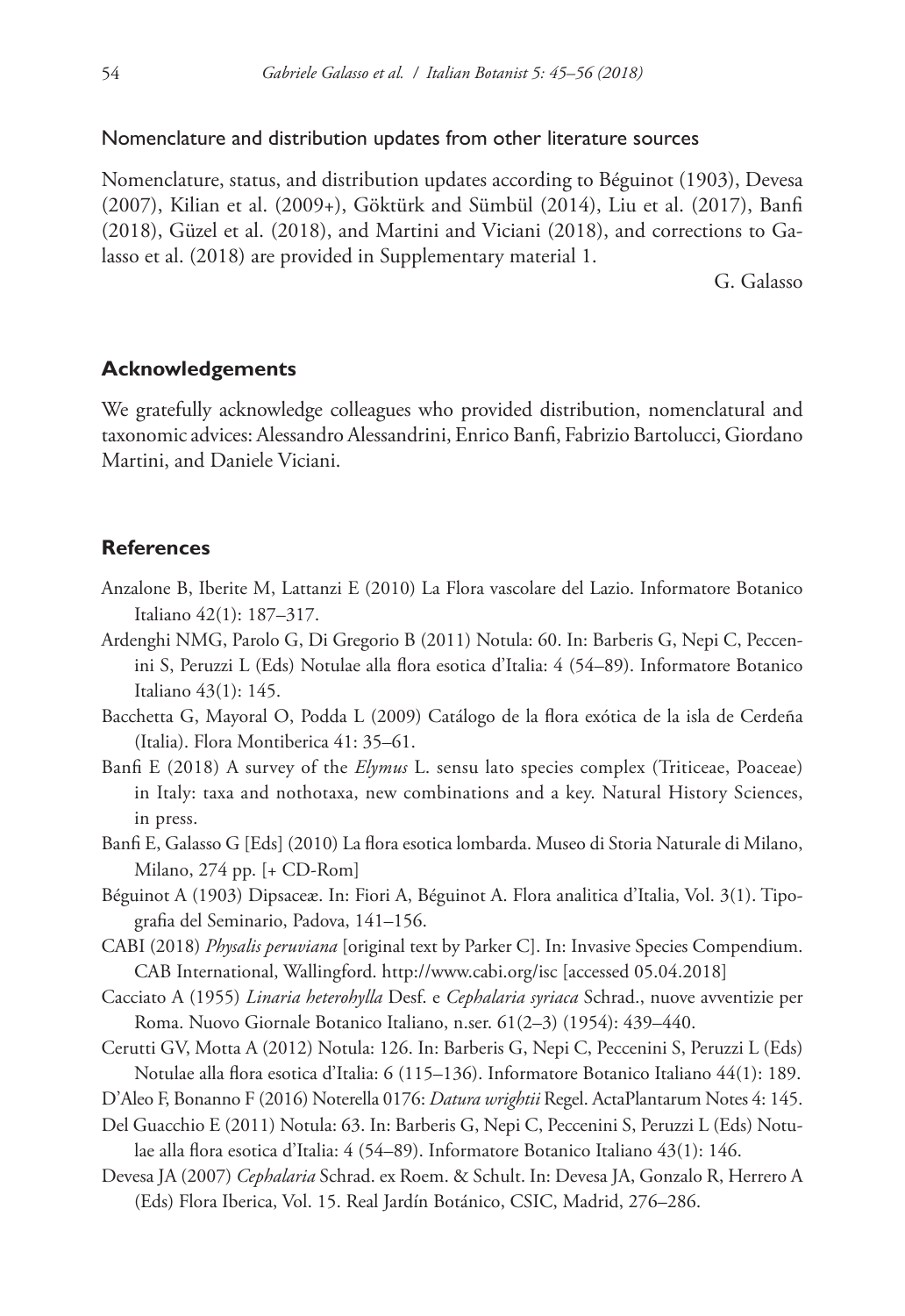- Frodin DG, Heywood VH (1968) *Cytisus* L. In: Tutin TG, Heywood VH, Burges NA, Moore DM, Valentine DH, Walters SM, Webb DA (Eds) Flora Europaea, Vol. 2. Cambridge University Press, Cambridge, 86–90.
- Galasso G, Conti F, Peruzzi L, Ardenghi NMG, Banfi E, Celesti-Grapow L, Albano A, Alessandrini A, Bacchetta G, Ballelli S, Bandini Mazzanti M, Barberis G, Bernardo L, Blasi C, Bouvet D, Bovio M, Cecchi L, Del Guacchio E, Domina G, Fascetti S, Gallo L, Gubellini L, Guiggi A, Iamonico D, Iberite M, Jiménez-Mejías P, Lattanzi E, Marchetti D, Martinetto E, Masin RR, Medagli P, Passalacqua NG, Peccenini S, Pennesi R, Pierini B, Podda L, Poldini L, Prosser F, Raimondo FM, Roma-Marzio F, Rosati L, Santangelo A, Scoppola A, Scortegagna S, Selvaggi A, Selvi F, Soldano A, Stinca A, Wagensommer RP, Wilhalm T, Bartolucci F (2018) An updated checklist of the vascular flora alien to Italy. Plant Biosystems 152(3): 556–592. <https://doi.org/10.1080/11263504.2018.1441197>
- Galasso G, Domina G, Bonari G, Buono S, Chianese G, Cortesi G, Frangini G, Iamonico D, Olivieri N, Peruzzi L, Pierini B, Roma-Marzio F, Scoppola A, Soldano A, Stinca A, Tomaselli V, Veronico G, Nepi C (2017) Notulae to the Italian alien vascular flora: 4. Italian Botanist 4: 33–41.<https://doi.org/10.3897/italianbotanist.4.21666>
- Global Invasive Species Database (2018) Species profile: *Physalis peruviana*. [http://www.](http://www.iucngisd.org/gisd/speciesname/Physalis+peruviana) [iucngisd.org/gisd/speciesname/Physalis+peruviana](http://www.iucngisd.org/gisd/speciesname/Physalis+peruviana) [accessed 05.04.2018]
- Göktürk R, Sümbül H (2014) A taxonomic revision of the genus *Cephalaria* (Caprifoliaceae) in Turkey. Turkish Journal of Botany 38(5): 927–968. [https://doi.org/10.3906/](https://doi.org/10.3906/bot-1310-6) [bot-1310-6](https://doi.org/10.3906/bot-1310-6)
- Goldblatt P, Manning JC (2008) The Iris Family: Natural History & Classification. Timber Press, Portland.
- Güzel ME, Kilian N, Gültepe M, Kandemir A, Coşkunçelebi K (2018) Contributions to the taxonomy of *Lactuca* (Asteraceae) in Turkey. Turkish Journal of Botany 42(2): 197–207. <https://doi.org/10.3906/bot-1707-29>
- Iocchi M, Bartolucci F (2008) La flora del litorale di Pian di Spille (Lazio settentrionale). Webbia 63(1): 135–155. <https://doi.org/10.1080/00837792.2008.10670837>
- Kilian N, Hand R, Raab-Straube E von [Eds] (2009+) Cichorieae Systematics Portal. [http://](http://cichorieae.etaxonomy.net/portal/) [cichorieae.etaxonomy.net/portal/](http://cichorieae.etaxonomy.net/portal/) [accessed 05.04.2018]
- Liu Q, Liu H, Wen J (2017) Relationships between *Sorghum bicolor* (Poaceae) and its close relatives based on genomic in situ hybridization evidence. Turkish Journal of Botany 41(1): 927–968.<https://doi.org/10.3906/bot-1606-8>
- Lucchese F [Ed.] (2017) Atlante della flora alloctona del Lazio: cartografia, ecologia e biogeografia. Vol. 1: Parte generale e flora alloctona. Regione Lazio, Direzione Ambiente e Sistemi Naturali, Roma.
- Martini G, Viciani D (2018) What happened to Linnaeus's *Iris florentina*? Re-evaluation of this taxon at species level. Taxon 67(2).<https://doi.org/10.12705/672.8>
- Masin R, Scortegagna S (2012) Flora alloctona del Veneto centro-meridionale (province di Padova, Rovigo, Venezia e Vicenza – Veneto – NE Italia). Natura Vicentina 15: 5–54.
- Matthews VA (1972) *Cephalaria* Schrader ex Roemer & Schultes. In: Davis PH (Ed.) Flora of Turkey and the East Aegean Islands, Vol. 4. Edinburgh University Press, Edinburgh, 585–597.